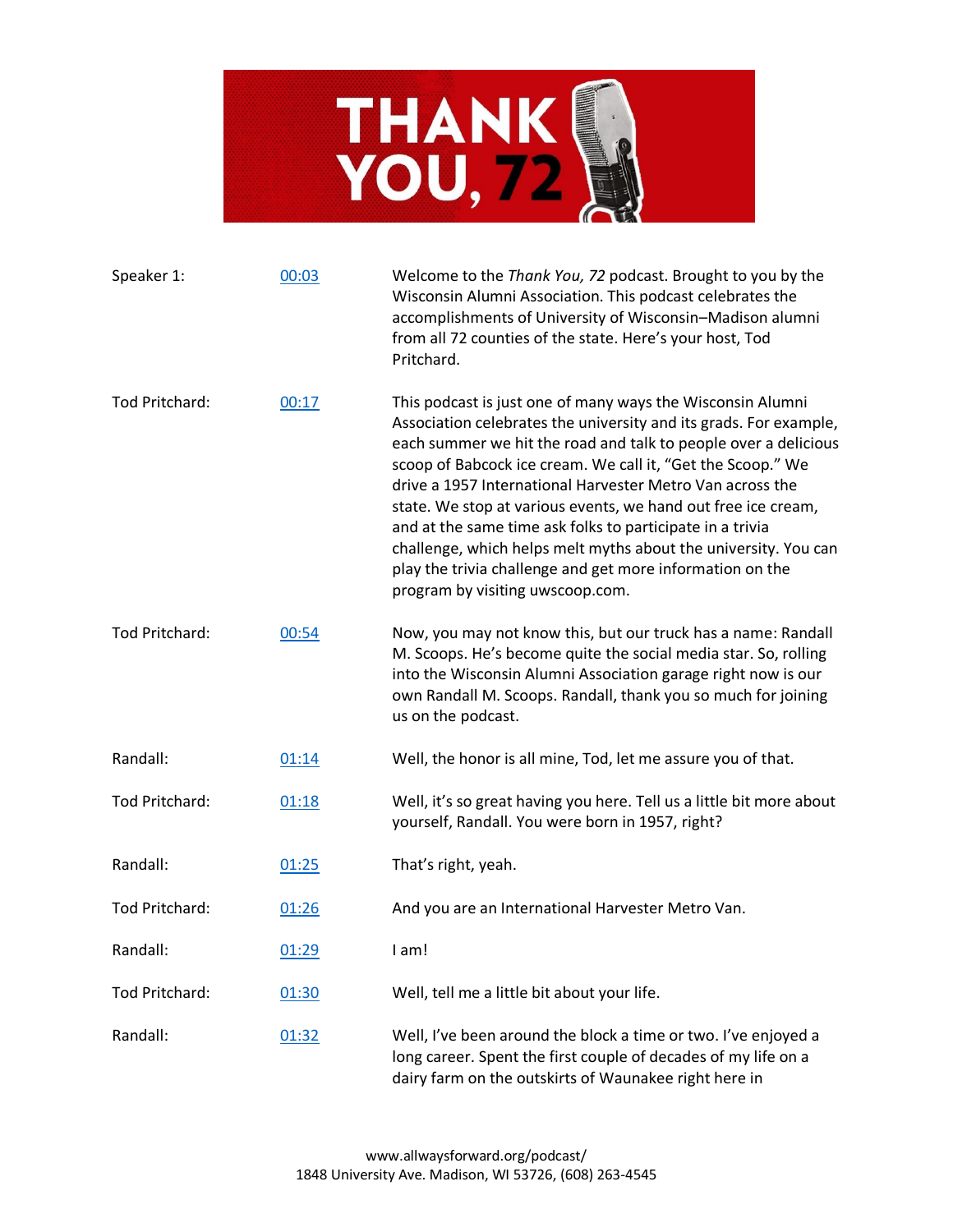|                |       | Wisconsin. Earned my mileage, as they say. I was running milk<br>to the faithful customers of Dane County. I loved the dairy farm.<br>Cows - they're funny creatures. Anyway, it taught me the<br>value of our getting up before the sun comes up, all the stuff<br>that you can get done, and can I share you a little secret, Tod?                                                      |
|----------------|-------|-------------------------------------------------------------------------------------------------------------------------------------------------------------------------------------------------------------------------------------------------------------------------------------------------------------------------------------------------------------------------------------------|
| Tod Pritchard: | 02:10 | I'd love a little secret.                                                                                                                                                                                                                                                                                                                                                                 |
| Randall:       | 02:11 | All right. Well, I'll tell you. For all the time I've spent on the dairy<br>farm, I still like my coffee without cream. Is that okay to say that<br>here in Wisconsin?                                                                                                                                                                                                                    |
| Tod Pritchard: | 02:22 | Absolutely. That's fine.                                                                                                                                                                                                                                                                                                                                                                  |
| Randall:       | 02:23 | "Give it to me black as my inevitable oil" is what I always say.<br>Anyway, I hit 100K on the odometer, and then grocery stores<br>start popping up everywhere you look. They have state-of-the-<br>art refrigeration units and they were convenient, so the<br>milkmen went the way of the Model T.                                                                                      |
| Tod Pritchard: | 02:45 | Oh, sure.                                                                                                                                                                                                                                                                                                                                                                                 |
| Randall:       | 02:46 | Put me out of a job, which is fine. I was ready to move on. So<br>what's a Metro Van to do? Well, I moved up to Saskatoon,<br>that's what. Which is in Saskatchewan, Canada.                                                                                                                                                                                                              |
| Tod Pritchard: | 02:58 | Way up there.                                                                                                                                                                                                                                                                                                                                                                             |
| Randall:       | 03:00 | Way up there. And once I got to Saskatoon, I found a job as a<br>maintenance van for a moving company. That's what I did. I did<br>that for a while, and then I did a couple of odd jobs here and<br>there toward the end of my career, and I eventually a place on<br>the shore of a nice lake up there in Saskatoon and retired. It's<br>time to hang it up, give the old gears a rest. |
| Tod Pritchard: | 03:27 | Absolutely.                                                                                                                                                                                                                                                                                                                                                                               |
| Randall:       | 03:28 | I earned my rust. Oh, did I say rust, I meant rest. I was just<br>joking there, Tod. Anyway, that's where the University of<br>Wisconsin found me $-$ the alumni association $-$ up there in<br>Saskatoon on the lake and on the shore of Patience Lake, of all<br>places. They gave me an offer I couldn't refuse and pulled me<br>out of retirement. Off the old blocks.                |
| Tod Pritchard: | 03:56 | Randall, tell us a little bit more about what you're doing now. So<br>you're driving across Wisconsin.                                                                                                                                                                                                                                                                                    |
| Randall:       | 04:01 | I am.                                                                                                                                                                                                                                                                                                                                                                                     |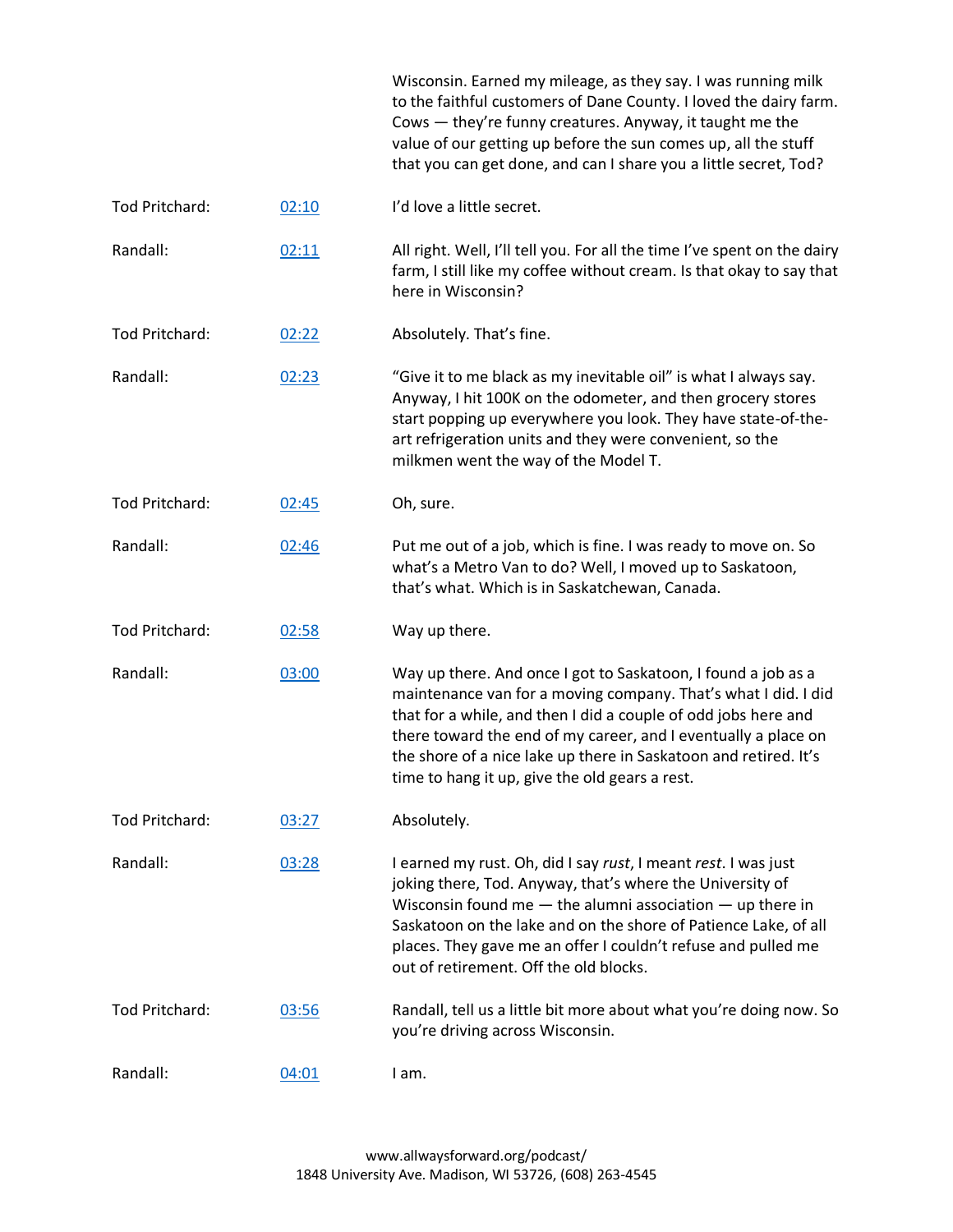| Tod Pritchard: | 04:01 | You're giving away free ice cream.                                                                                                                                                                                                                                                                                                                                                                                                                                     |
|----------------|-------|------------------------------------------------------------------------------------------------------------------------------------------------------------------------------------------------------------------------------------------------------------------------------------------------------------------------------------------------------------------------------------------------------------------------------------------------------------------------|
| Randall:       | 04:03 | I am.                                                                                                                                                                                                                                                                                                                                                                                                                                                                  |
| Tod Pritchard: | 04:04 | And you're helping the University of Wisconsin and the<br>Wisconsin Alumni Association really bust some pretty major<br>myths about the university.                                                                                                                                                                                                                                                                                                                    |
| Randall:       | 04:12 | I tell you what, for an old farm boy like me coming back to the<br>dairy stage, it's a dream come true. And also, if I may say, with a<br>name like Scoops, I was born to deliver ice cream. Of course,<br>had to lose my spare tire first, of course, but it didn't take too<br>long. I was ready to roll. Little rust remover, some oil, and now<br>I'm an ice cream truck. Who knew? There are a lot of things that<br>people don't know about the university, Tod. |
| Tod Pritchard: | 04:44 | That's true, there's a lot of misconceptions out there.                                                                                                                                                                                                                                                                                                                                                                                                                |
| Randall:       | 04:46 | A lot of misconceptions and myths, and what I do is drive all<br>around the state and deliver ice cream to people. Babcock ice<br>cream. Did I mention it was Babcock ice cream?                                                                                                                                                                                                                                                                                       |
| Tod Pritchard: | 04:56 | It's the best ice cream.                                                                                                                                                                                                                                                                                                                                                                                                                                               |
| Randall:       | 04:57 | The best! Anyway, while people are enjoying their Babcock ice<br>cream, the lovely people of Wisconsin, they're learning a thing<br>or two about the university. Stuff they didn't know was true<br>like, for instance, did you know, Tod, that more than half of the<br>University of Wisconsin's honor grads graduate with zero debt?                                                                                                                                |
| Tod Pritchard: | 05:21 | I know. Isn't that amazing? I think people just assume that every<br>student that's graduating from college is carrying a ton of debt.<br>That's just not true at the University of Wisconsin.                                                                                                                                                                                                                                                                         |
| Randall:       | 05:30 | Not at the University of Wisconsin, so that's what I do. I drive<br>around and help dissolve some of these myths. Help tell people<br>about their state university, and that'll bring a smile to their<br>faces.                                                                                                                                                                                                                                                       |
| Tod Pritchard: | 05:43 | Absolutely. So Randall, you're driving around the state,<br>delivering ice cream, busting myths, and you're also telling your<br>story on social media.                                                                                                                                                                                                                                                                                                                |
| Randall:       | 05:53 | Yeah, yeah, yeah.                                                                                                                                                                                                                                                                                                                                                                                                                                                      |
| Tod Pritchard: | 05:53 | Tell us more about that. How are you doing that?                                                                                                                                                                                                                                                                                                                                                                                                                       |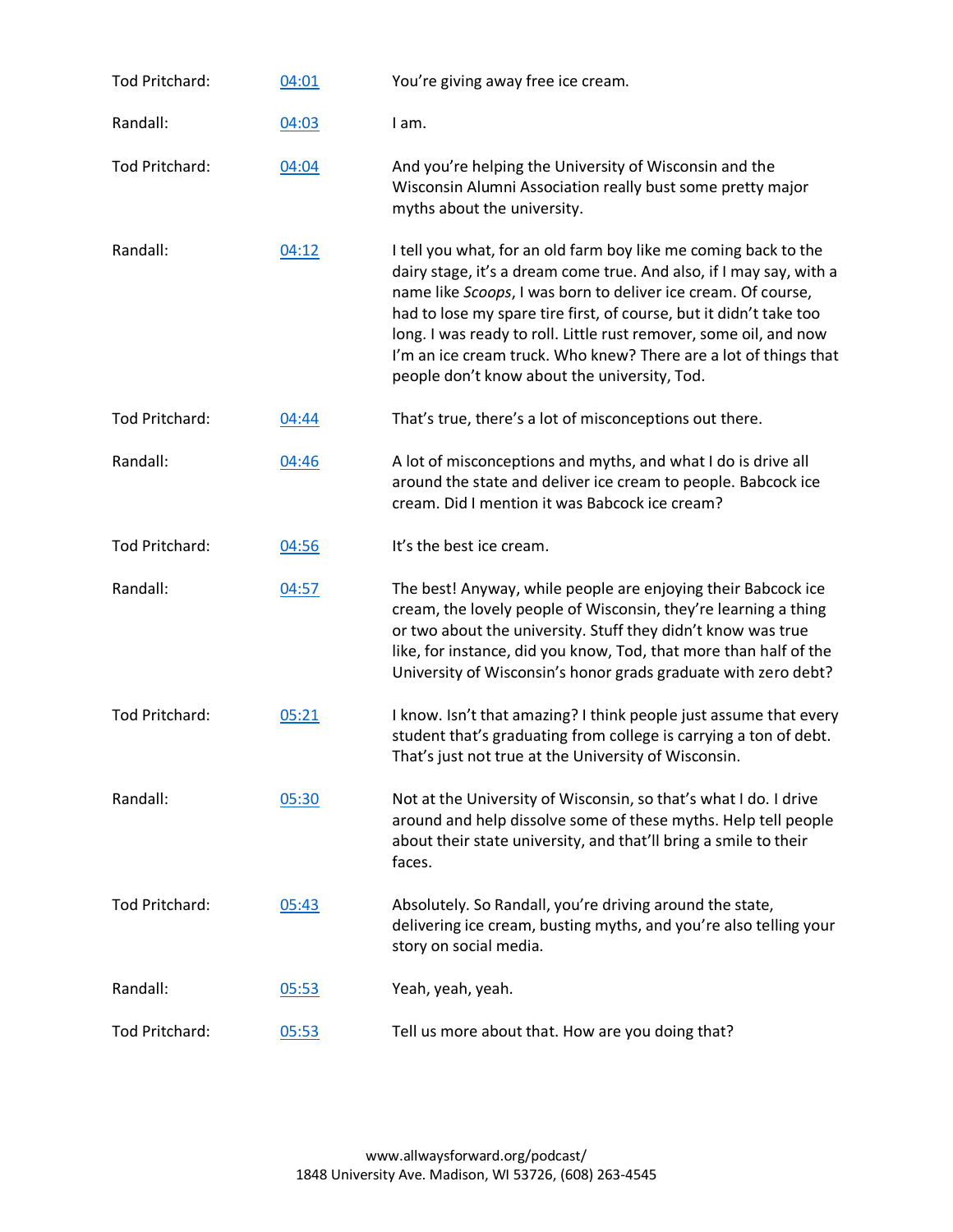| Randall:       | 05:56 | Well, I'll be honest, Tod. As an old timer, I'm not too familiar<br>with this whole social media thing.                                                                                                                                                                                                                                                                   |
|----------------|-------|---------------------------------------------------------------------------------------------------------------------------------------------------------------------------------------------------------------------------------------------------------------------------------------------------------------------------------------------------------------------------|
| Tod Pritchard: | 06:02 | But you seem to really have it down.                                                                                                                                                                                                                                                                                                                                      |
| Randall:       | 06:04 | Well, I'm a pretty quick learner. I pride myself on that, and I<br>even started posting on the IG is what I understand the kids are<br>calling it these days, Instagram.                                                                                                                                                                                                  |
| Tod Pritchard: | 06:15 | That's pretty hip of you.                                                                                                                                                                                                                                                                                                                                                 |
| Randall:       | 06:16 | Well, I appreciate that. Somebody who doesn't have hips. That's<br>a pretty nice compliment there. But anyway, you can follow me<br>at Randall Scoops, that's Randall with two L's. I'm on Instagram,<br>I'm on Twitter, I'm on the Facebook, and there's also a website.<br>Did I mention that?                                                                          |
| Tod Pritchard: | 06:38 | No, not yet.                                                                                                                                                                                                                                                                                                                                                              |
| Randall:       | 06:39 | There's a website. If you want, you can visit me there. It's on<br>the world wide web, it's called uwscoop.com and there's all<br>sorts of things you can do there. You can take a quiz and win<br>some stuff like T-shirts, tickets to a Badger football game.                                                                                                           |
| Tod Pritchard: | 06:58 | Wow.                                                                                                                                                                                                                                                                                                                                                                      |
| Randall:       | 06:59 | Pretty cool. And I've never seen one myself. They won't let me<br>into the stadium. There's not a seat big enough for me, but I do<br>what I can. I got a radio, so I listen to the games. Anyway, the<br>biggest thing you can do on the website is you can track us<br>throughout the summer and into October and figure out exactly<br>where I'm going to be and when. |
| Tod Pritchard: | 07:21 | Right so we post all the dates, all the locations.                                                                                                                                                                                                                                                                                                                        |
| Randall:       | 07:24 | Everything's on there. The whole schedule you can find out. And<br>it'll be really nice if you came out to see me because I'd love<br>nothing more than to give you some wonderful Babcock ice<br>cream.                                                                                                                                                                  |
| Tod Pritchard: | 07:36 | And going back to the social media, we can follow you because<br>you actually have a hashtag now.                                                                                                                                                                                                                                                                         |
| Randall:       | 07:42 | I've got a hashtag or as I'd like to think of it as a pound sign. But<br>they taught me that it's a hashtag now, and that's what they call<br>it, and I came up with this hashtag all by myself.                                                                                                                                                                          |
| Tod Pritchard: | 07:54 | Really, okay let's hear it.                                                                                                                                                                                                                                                                                                                                               |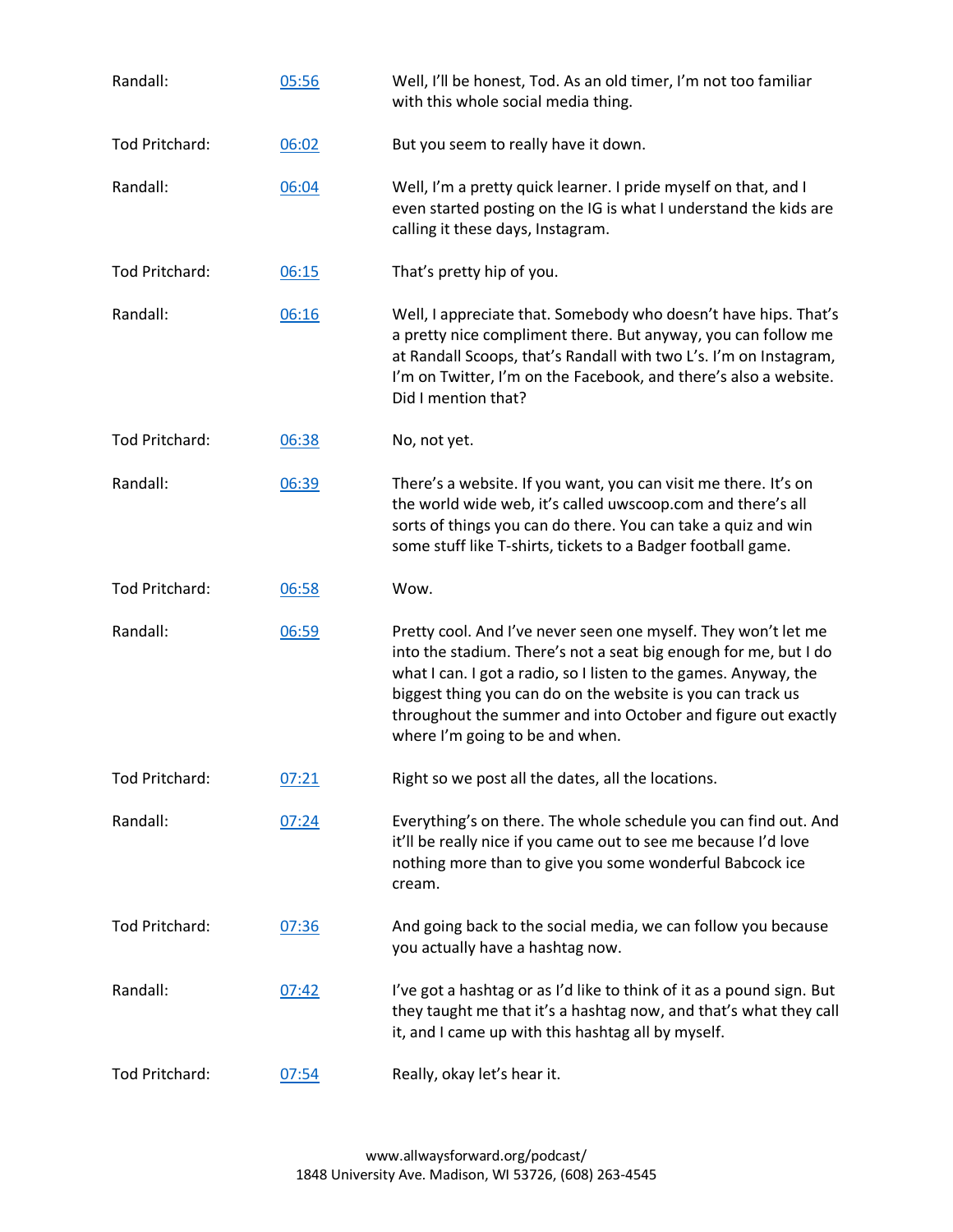| Randall:       | 07:56 | Ready?                                                                                                                                                                                                                                                                                                                                                                                                                                                                                                                                                                                             |
|----------------|-------|----------------------------------------------------------------------------------------------------------------------------------------------------------------------------------------------------------------------------------------------------------------------------------------------------------------------------------------------------------------------------------------------------------------------------------------------------------------------------------------------------------------------------------------------------------------------------------------------------|
| Tod Pritchard: | 07:56 | Yeah.                                                                                                                                                                                                                                                                                                                                                                                                                                                                                                                                                                                              |
| Randall:       | 07:57 | All right it's getthescoopwi with a hashtag or a pound sign right<br>in front of it.                                                                                                                                                                                                                                                                                                                                                                                                                                                                                                               |
| Tod Pritchard: | 08:04 | Randall, you must love to deliver ice cream.                                                                                                                                                                                                                                                                                                                                                                                                                                                                                                                                                       |
| Randall:       | 08:07 | Almost as much as I love eating it. I tell you what, though. For all<br>my career, probably the biggest thing that I've enjoyed is<br>making people smile, and I'll tell you what, nothing quite makes<br>people smile like delivering ice cream.                                                                                                                                                                                                                                                                                                                                                  |
| Tod Pritchard: | 08:25 | Oh, that's true all of ages right?                                                                                                                                                                                                                                                                                                                                                                                                                                                                                                                                                                 |
| Randall:       | 08:26 | Especially, all ages. It doesn't matter if you're young or old like<br>me. But it's free! Did I mention that it's free?                                                                                                                                                                                                                                                                                                                                                                                                                                                                            |
| Tod Pritchard: | 08:36 | That's important to mention, yes.                                                                                                                                                                                                                                                                                                                                                                                                                                                                                                                                                                  |
| Randall:       | 08:38 | We just give it out.                                                                                                                                                                                                                                                                                                                                                                                                                                                                                                                                                                               |
| Tod Pritchard: | 08:39 | Absolutely free.                                                                                                                                                                                                                                                                                                                                                                                                                                                                                                                                                                                   |
| Randall:       | 08:39 | We just give it out. We're doing this all summer long and into<br>October. I'll tell you what, it brings me a lot of joy bringing other<br>people a lot of joy. Bringing smiles to their faces, there's nothing<br>better except maybe free ice cream.                                                                                                                                                                                                                                                                                                                                             |
| Tod Pritchard: | 08:57 | Randall, you've been around, literally. What has your life on the<br>road taught you?                                                                                                                                                                                                                                                                                                                                                                                                                                                                                                              |
| Randall:       | 09:02 | I'll tell you, what has life on the road taught me? I have to think<br>about that one. I got it. Don't sweat the wrong turns. Back in my<br>day, we didn't have GPS. Rerouting was just something we did<br>for fun. But seriously, people get so uptight about taking a<br>wrong turn every now and then, but I say embrace them, lean<br>into them because we all end up where we're supposed to go<br>anyway. So maybe a wrong turn is what you need in a moment.<br>That's what I like to think. That's probably the biggest lesson<br>that the road has taught me is embrace the wrong turns. |
| Tod Pritchard: | 09:52 | That's an awesome philosophy.                                                                                                                                                                                                                                                                                                                                                                                                                                                                                                                                                                      |
| Randall:       | 09:55 | Well, thank you.                                                                                                                                                                                                                                                                                                                                                                                                                                                                                                                                                                                   |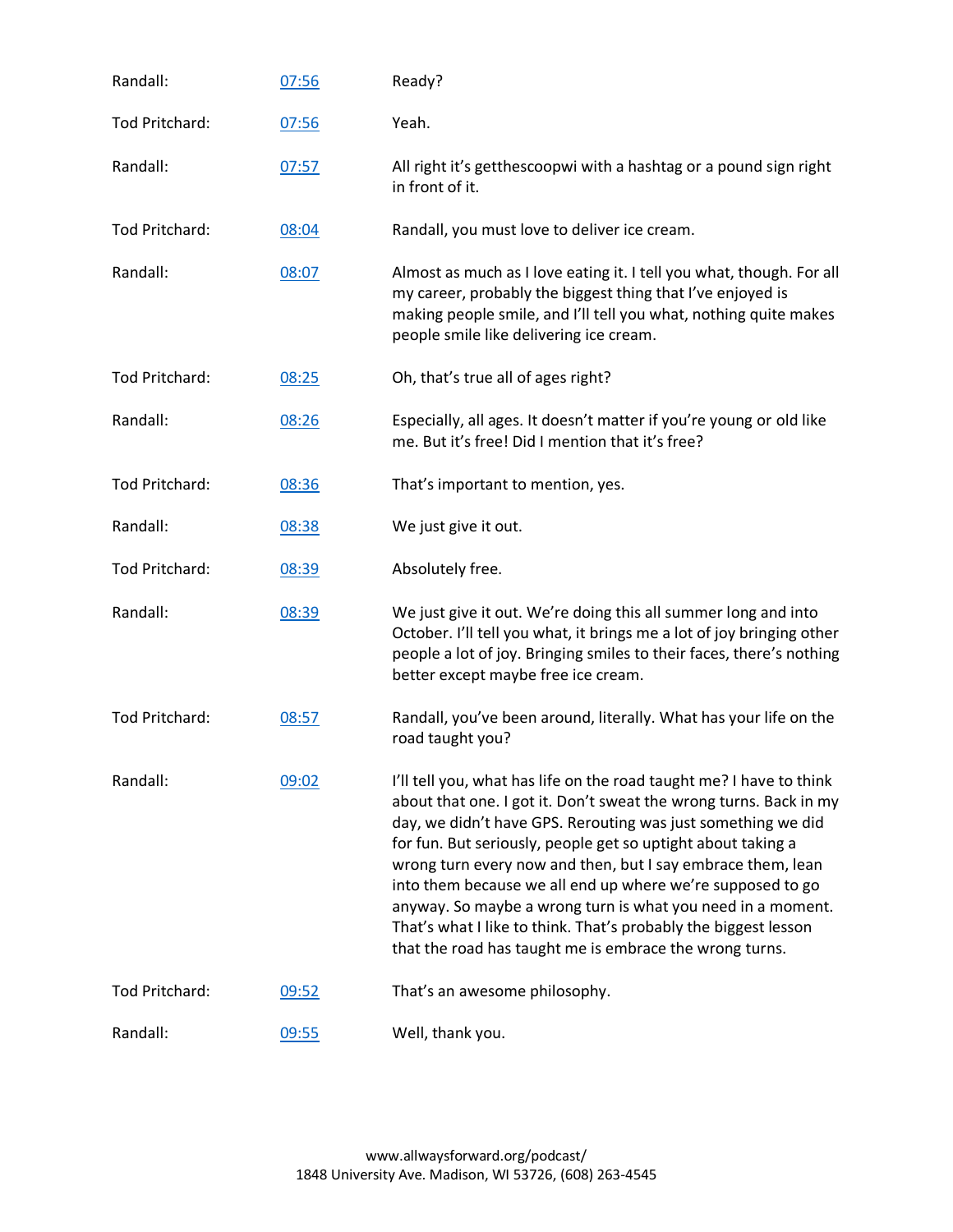| Tod Pritchard: | 09:55        | I'm wondering if you can share some of your other things in life.<br>Let's start with this: what's your favorite book?                                                                                                                                                                                                                                  |
|----------------|--------------|---------------------------------------------------------------------------------------------------------------------------------------------------------------------------------------------------------------------------------------------------------------------------------------------------------------------------------------------------------|
| Randall:       | 10:06        | I've always been very fond of On the Road by Jack Kerouac.<br>Yeah, I'd say On the Road. It teaches me to really be inspired to<br>get out there and experience the world.                                                                                                                                                                              |
| Tod Pritchard: | 10:21        | Totally makes sense. How about your favorite song?                                                                                                                                                                                                                                                                                                      |
| Randall:       | 10:25        | Tell you what, the one that I play most while I'm driving from<br>place to place is "I Get Around" by the Beach Boys. It reminds<br>me of my dear mother.                                                                                                                                                                                               |
| Tod Pritchard: | 10:35        | Okay. How about your favorite movie?                                                                                                                                                                                                                                                                                                                    |
| Randall:       | 10:40        | Well, I'm no, but I've always been a big fan on the classic<br>cinema. So I'd have to say Back to the Future. You know, with<br>that line, "Where we're going, we don't need roads." That<br>always gets me every time. Every time, Tod.                                                                                                                |
| Tod Pritchard: | 10:58        | And how about your favorite pastime?                                                                                                                                                                                                                                                                                                                    |
| Randall:       | 11:01        | Caravanning without a doubt. Caravanning.                                                                                                                                                                                                                                                                                                               |
| Tod Pritchard: | 11:04        | Makes sense.                                                                                                                                                                                                                                                                                                                                            |
| Randall:       | 11:06        | Yeah, it does.                                                                                                                                                                                                                                                                                                                                          |
| Tod Pritchard: | 11:07        | So, last word of wisdom before we go and before you hit the<br>road.                                                                                                                                                                                                                                                                                    |
| Randall:       | 11:12        | I don't know if I have any words of wisdom. I've been around in<br>my career. I've enjoyed a long life. Really enjoyed bringing a lot<br>of people smiles. But the one thing that I got to keep reminding<br>myself, and maybe other people can learn from this as well, is<br>you can never get lost if you don't know where you're going.<br>Oh, boy! |
| Tod Pritchard: | 11:37        | That is awesome. Thank you, Randall, so much for being here.<br>May your journey be safe and may your potholes be few.                                                                                                                                                                                                                                  |
| Randall:       | <u>11:45</u> | Oh, it's been a pleasure, and I tell you what, I avoid the potholes<br>every chance I get. Thank you, Tod, and for the people of<br>Wisconsin: I'll see you up there on the road.                                                                                                                                                                       |
| Tod Pritchard: | 12:05        | This concept of traveling the state and thanking folks for<br>supporting the University of Wisconsin and sending their best to<br>Madison started about four years ago. Joining me now is Jim                                                                                                                                                           |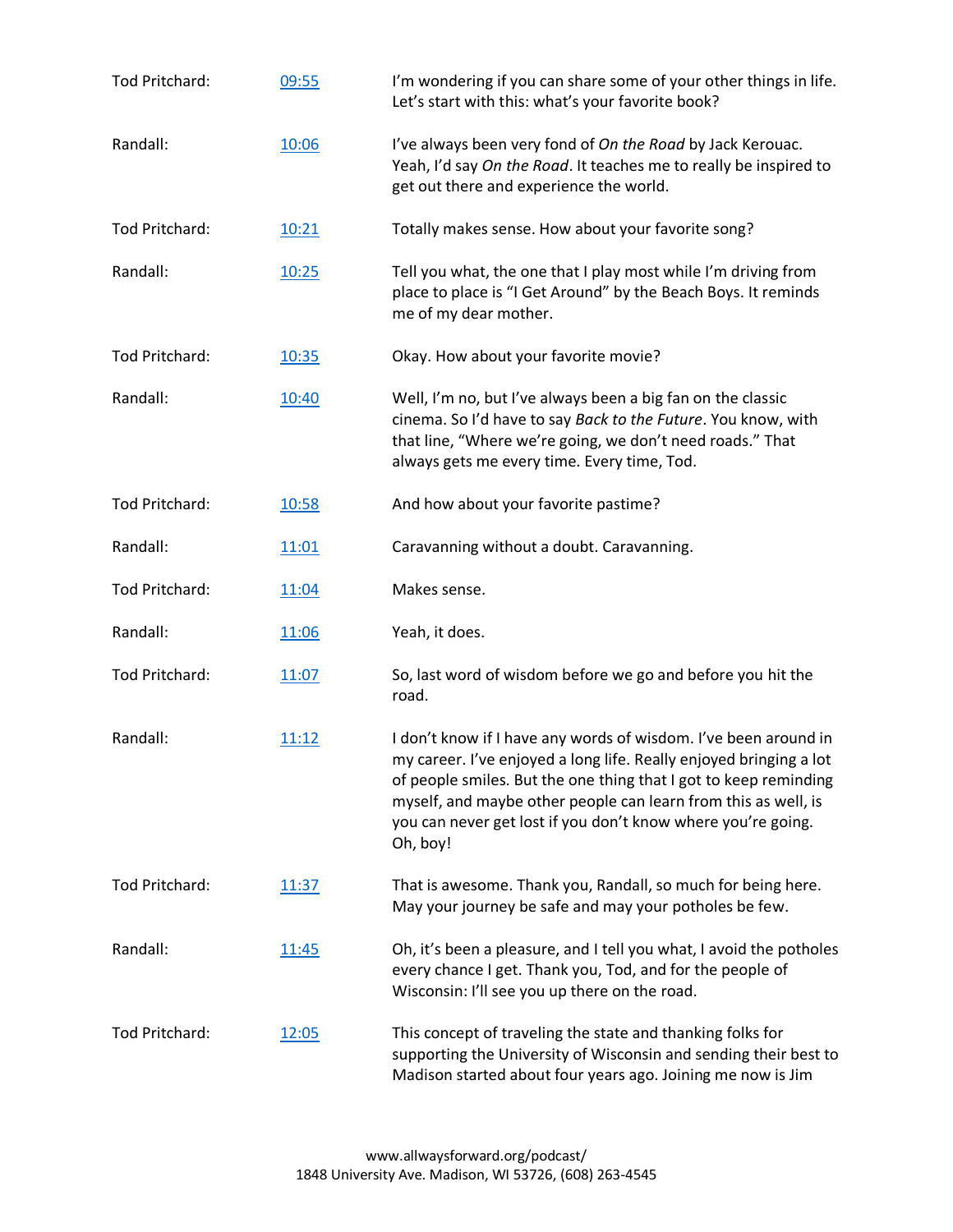|                |       | Kennedy. He's the chief marketing and communications officer<br>at the Wisconsin Foundation and Alumni Association. Jim,<br>thanks for joining us.                                                                                                                                                                                                                                                                                                                                                                                                                                                                                                                                                                                                                                                                                  |
|----------------|-------|-------------------------------------------------------------------------------------------------------------------------------------------------------------------------------------------------------------------------------------------------------------------------------------------------------------------------------------------------------------------------------------------------------------------------------------------------------------------------------------------------------------------------------------------------------------------------------------------------------------------------------------------------------------------------------------------------------------------------------------------------------------------------------------------------------------------------------------|
| Jim Kennedy:   | 12:23 | Thanks for having me, Tod. I really appreciate it, and you're<br>absolutely right. It did start about four years ago. There's a<br>small group of us talking about the university, it's alumni and<br>the various partners and programs that happen across the state,<br>not just here in Dane County. Pretty quickly, we're able to<br>identify connections between UW Madison and all 72 counties<br>in the state. We want to surface those stories and those<br>connections and really thank the citizens of the state for all that<br>they've given.                                                                                                                                                                                                                                                                            |
| Jim Kennedy:   | 12:52 | So we call it "Project 72" because, of course, we know there're<br>72 counties in the state, and it's our way to show gratitude for<br>all the citizens of those 72 counties for that they've given us to<br>become a great university. It started 170 years ago with the<br>land that was given to the university. It's a land-grant university.<br>That land was actually given by the state to UW-Madison. But<br>we also want to thank folks of the state for the taxpayer<br>support that they offer us, but maybe most importantly is for<br>the students they send to UW-Madison because when you<br>think about it, it's those young scholars who ultimately become<br>researchers, teachers, farmers, engineers. Those are the folks<br>that come here and make it a world-class university, and we<br>want to say thanks. |
| Tod Pritchard: | 13:39 | There are some amazing stories of people from all around the<br>state who came to Madison, and so now you're adding a new<br>element to this campaign and it's Randall M. Scoops, our<br>intrepid 1957 International Harvester Metro Van.                                                                                                                                                                                                                                                                                                                                                                                                                                                                                                                                                                                           |
| Jim Kennedy:   | 13:56 | Right. Randall is a great story, but it really starts with Babcock<br>Dairy ice cream.                                                                                                                                                                                                                                                                                                                                                                                                                                                                                                                                                                                                                                                                                                                                              |
| Tod Pritchard: | 14:06 | Absolutely, all the time. Love it.                                                                                                                                                                                                                                                                                                                                                                                                                                                                                                                                                                                                                                                                                                                                                                                                  |
| Jim Kennedy:   | 14:08 | Yeah, and most alums do $-$ and even visitors to the campus $-$<br>because, really, it's a summertime favorite - anytime favorite<br>- and folks remember fondly the experience of eating Babcock<br>Dairy ice cream across campus. So what better way to thank<br>people across the state than to deliver ice cream to them. Now,<br>of course, you can't ship ice cream very efficiently, so we had to<br>find a way to get it there, and that's where Randall comes in.                                                                                                                                                                                                                                                                                                                                                          |
| Tod Pritchard: | 14:31 | So having Randall be your representative and sharing this ice<br>cream and these great feelings of being connected to the                                                                                                                                                                                                                                                                                                                                                                                                                                                                                                                                                                                                                                                                                                           |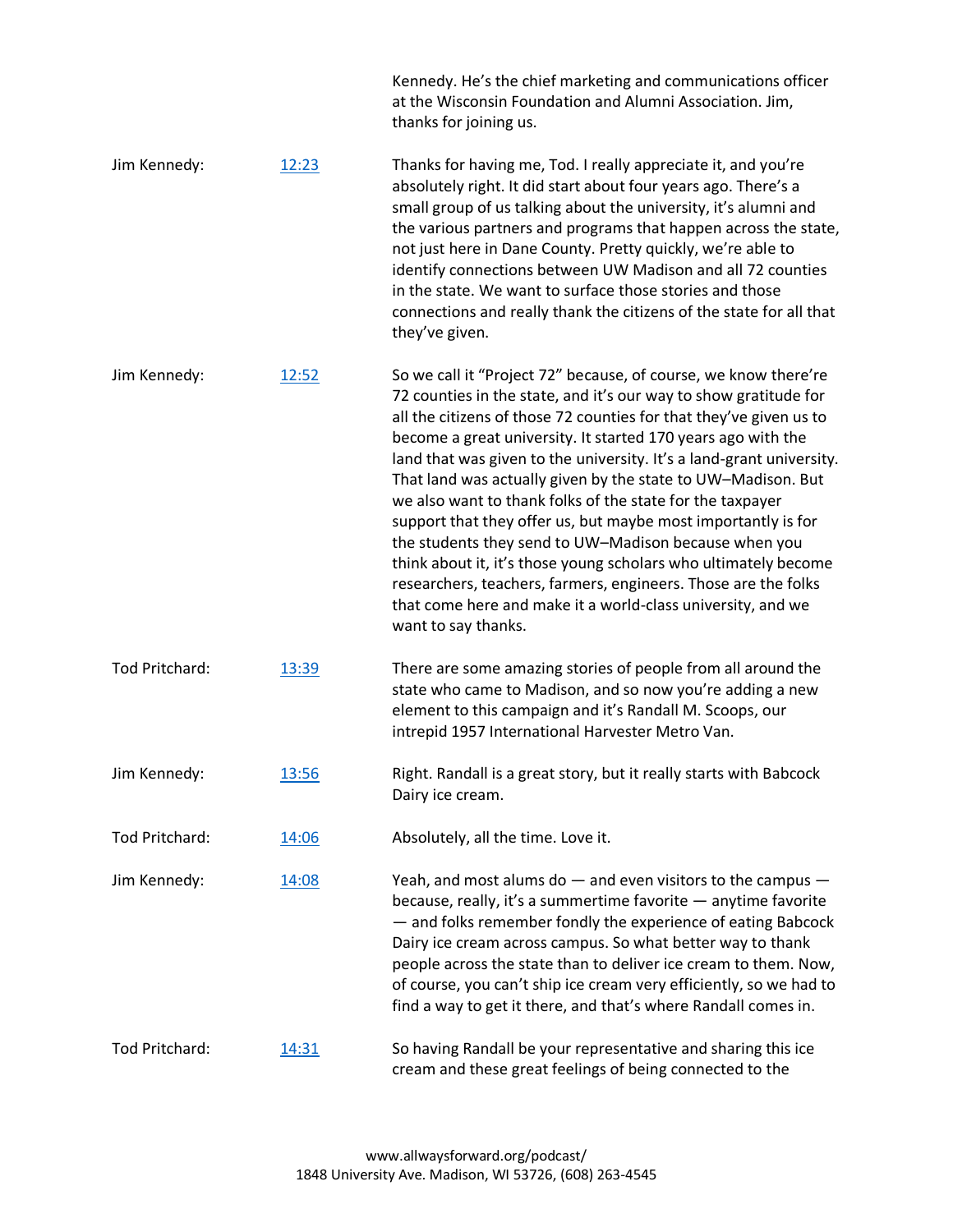|                |               | university, is awesome and a lot of fun, but there's also some<br>important information that we're trying to get out, as well, as<br>part of this whole campaign.                                                                                                                                                                                                                                                                                                                                                                                                                                                                                                                                                                                                                                                                                                                                                                                                                                                                       |
|----------------|---------------|-----------------------------------------------------------------------------------------------------------------------------------------------------------------------------------------------------------------------------------------------------------------------------------------------------------------------------------------------------------------------------------------------------------------------------------------------------------------------------------------------------------------------------------------------------------------------------------------------------------------------------------------------------------------------------------------------------------------------------------------------------------------------------------------------------------------------------------------------------------------------------------------------------------------------------------------------------------------------------------------------------------------------------------------|
| Jim Kennedy:   | 14:52         | Yeah there is, and it's important to know that we want to speak<br>to people who are alums, but not just alums. We wanted to<br>speak to all residents of the state and because there's a<br>misperception about UW-Madison, and the story typically goes<br>something like this: It starts with in-state students and high<br>school students can't even get into the UW-Madison. That's the<br>first misperception. The next one is if they do, it's really<br>expensive. It's cost prohibitive. They come out of school with all<br>kinds of debt. That's another one, the third is that part of the<br>reason that they come out with all this debt is it takes them<br>forever to graduate, maybe five-six years, and ultimately when<br>they do graduate, they flee the state.                                                                                                                                                                                                                                                    |
| Jim Kennedy:   | 15:31         | It's brain drain on the state of Wisconsin. And the reality is far,<br>far from that and what we're trying to do with this myth-busting<br>tour, we call it, is going around the state and talk about the<br>facts. The facts are that two-thirds of in-state undergraduate<br>applicants actually get into UW-Madison, and when they do<br>come here, 53 percent graduate with zero debt. That's one<br>that's hard for people to believe, but it's a fact, and it has been<br>a fact for the years since I've been here that the majority of the<br>students leave with no debt. Part of the reason they do is that<br>the average time to graduation for an undergraduate is 4.01<br>years. That's four years and four days, so our students are very<br>efficient. And finally, they don't flee the state. Seventy percent<br>of our undergraduates that come from Wisconsin actually end<br>up living and working in the state upon graduation, so it's these<br>misperceptions that we're trying to offset with this year's tour. |
| Tod Pritchard: | <u> 16:26</u> | So how do you deliver that information? How do you get that<br>myth-busting information to people who are stopping by at the<br>truck?                                                                                                                                                                                                                                                                                                                                                                                                                                                                                                                                                                                                                                                                                                                                                                                                                                                                                                  |
| Jim Kennedy:   | 16:33         | There's a couple of ways - obviously Randall and his stops. He<br>goes across the state, and you can see where he's going at<br>uwscoop.com. So that's one way because at those events, we<br>ask folks to take a short quiz. It's six questions. It's pretty<br>simple, but to take a quiz to test their knowledge about UW-<br>Madison, and we asked them some of these questions, and<br>you'd be surprised. People are shocked when they hear some of<br>these answers. So, that's one way.                                                                                                                                                                                                                                                                                                                                                                                                                                                                                                                                         |
| Jim Kennedy:   | 16:58         | The other way is to go to uwscoop.com. Not only will you find<br>our events schedule, but you'll find an online version of our quiz                                                                                                                                                                                                                                                                                                                                                                                                                                                                                                                                                                                                                                                                                                                                                                                                                                                                                                     |